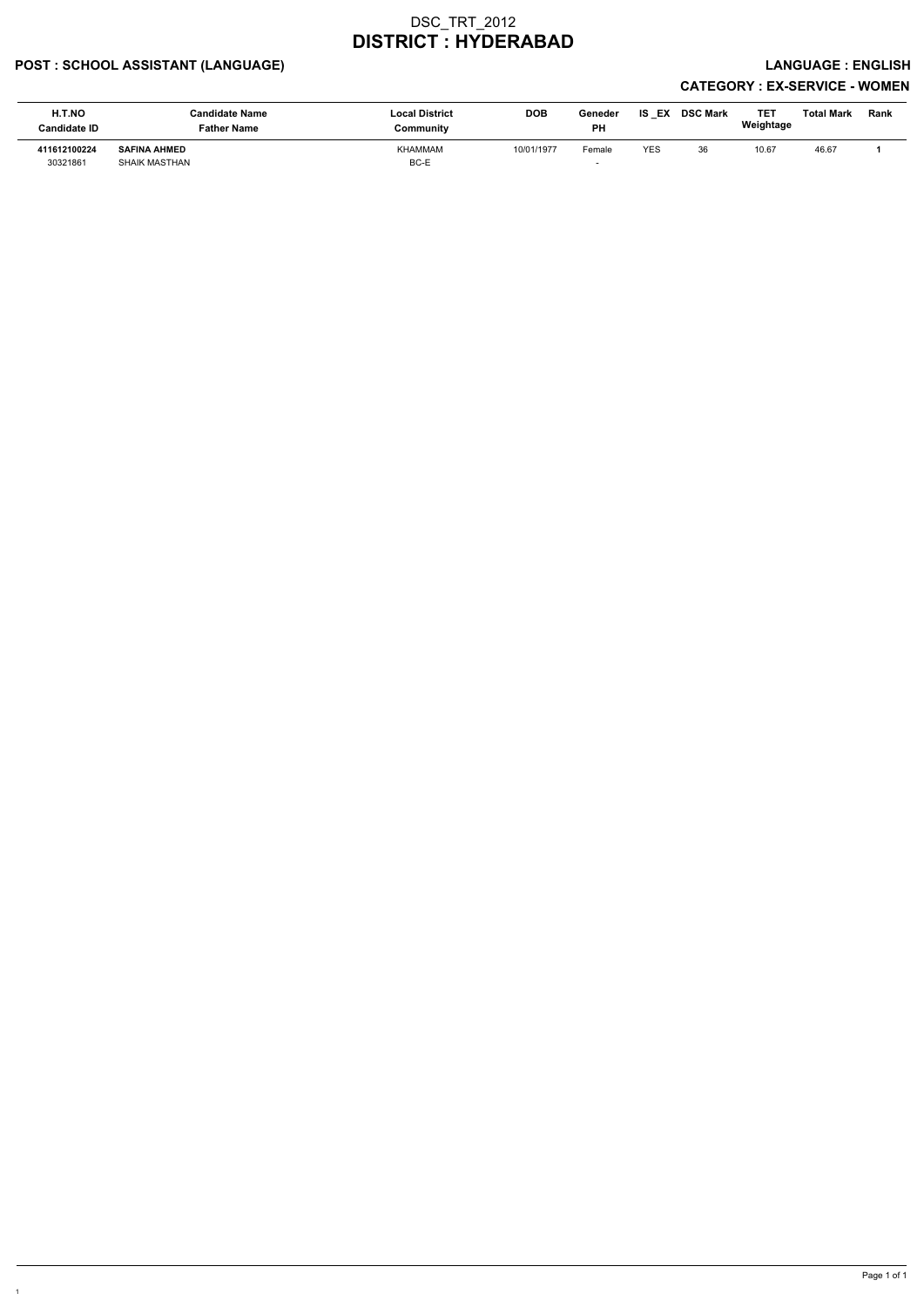### POST : SCHOOL ASSISTANT (LANGUAGE) And the set of the set of the set of the set of the set of the set of the set of the set of the set of the set of the set of the set of the set of the set of the set of the set of the set

| H.T.NO<br><b>Candidate ID</b> | <b>Candidate Name</b><br><b>Father Name</b> | <b>Local District</b><br>Community | <b>DOB</b> | Geneder<br><b>PH</b>               | IS EX      | <b>DSC Mark</b> | TET<br>Weightage  | <b>Total Mark</b> | <b>Rank</b> |
|-------------------------------|---------------------------------------------|------------------------------------|------------|------------------------------------|------------|-----------------|-------------------|-------------------|-------------|
| 411607100212<br>30276321      | <b>A SRIDEVI</b><br>A RAMULU                | <b>HYDERABAD</b><br>BC-A           | 06/01/1982 | Female<br>$\overline{\phantom{a}}$ | <b>YES</b> | 46              | $12 \overline{ }$ | 58.00             |             |
| 411607100262<br>30041727      | <b>SHAMSHAD BEGUM</b><br>MOHD RUKMUDIN      | OTHER THAN AP<br>BC-E              | 02/01/1986 | Female<br>$\overline{\phantom{0}}$ | <b>YES</b> | 46              | 10.27             | 56.27             | າ<br>▴      |
| 411607100243<br>30041283      | <b>DILSHAD BEGUM</b><br>MOHD RUKMUDIN       | OTHER THAN AP<br>BC-E              | 10/01/1985 | Female<br>$\overline{\phantom{0}}$ | <b>YES</b> | 44              | 10.4              | 54.40             | 3           |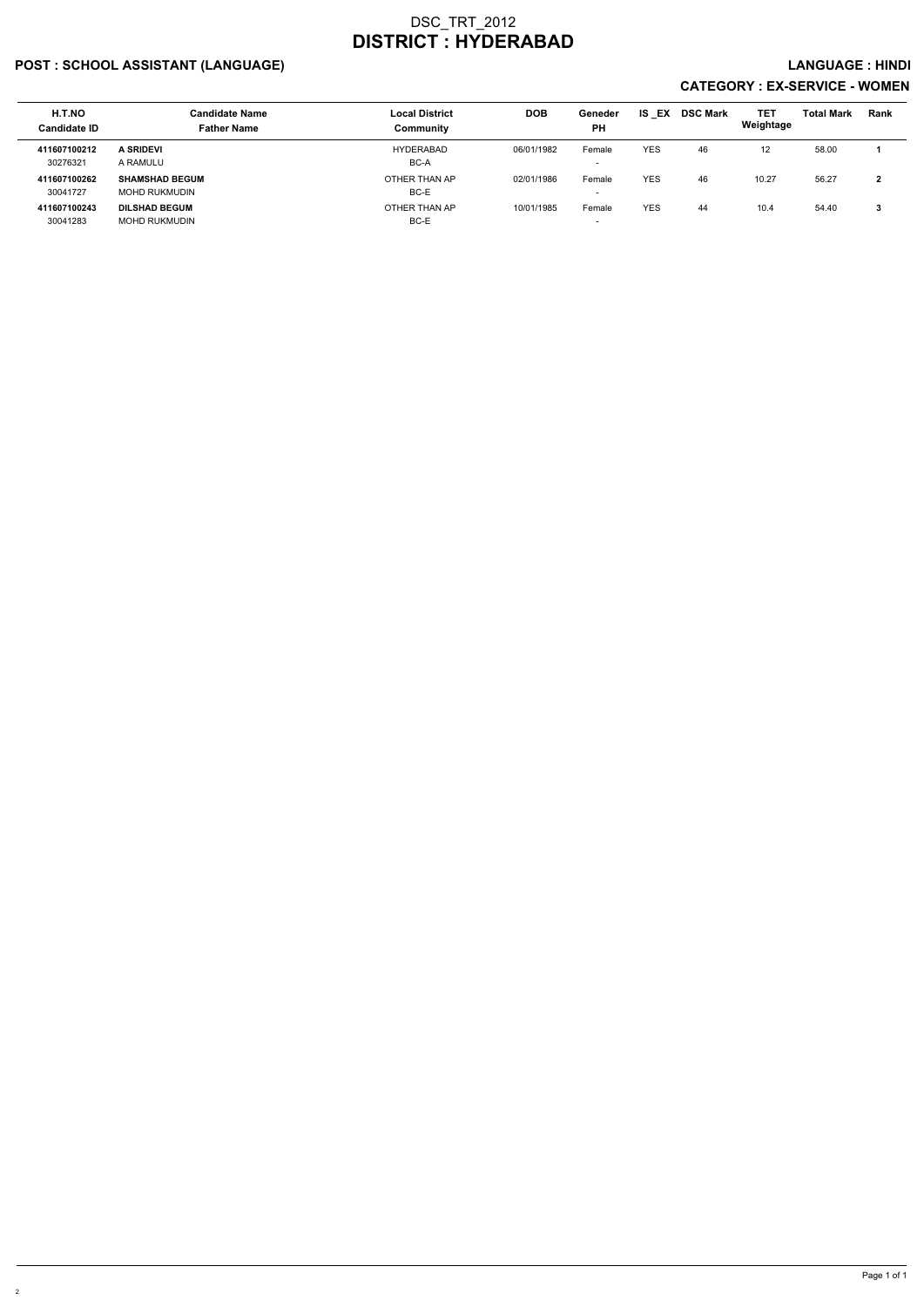### POST : SCHOOL ASSISTANT (NON-LANGUAGE) MEDIUM : URDU LANGUAGE : BIOLOGICAL SCIENCE

| H.T.NO<br><b>Candidate ID</b> | <b>Candidate Name</b><br><b>Father Name</b> | <b>Local District</b><br>Community | <b>DOB</b> | Geneder<br>PH | IS.<br>EX  | <b>DSC Mark</b> | TET<br>Weightage | <b>Total Mark</b> | Rank |
|-------------------------------|---------------------------------------------|------------------------------------|------------|---------------|------------|-----------------|------------------|-------------------|------|
| 421603020081<br>30459673      | <b>SHAHJAHAN</b><br>RAZZAK ALI              | <b>HYDERABAD</b><br>BC-E           | 25/01/1984 | Female        | <b>YES</b> | 32              | 11.33            | 43.33             |      |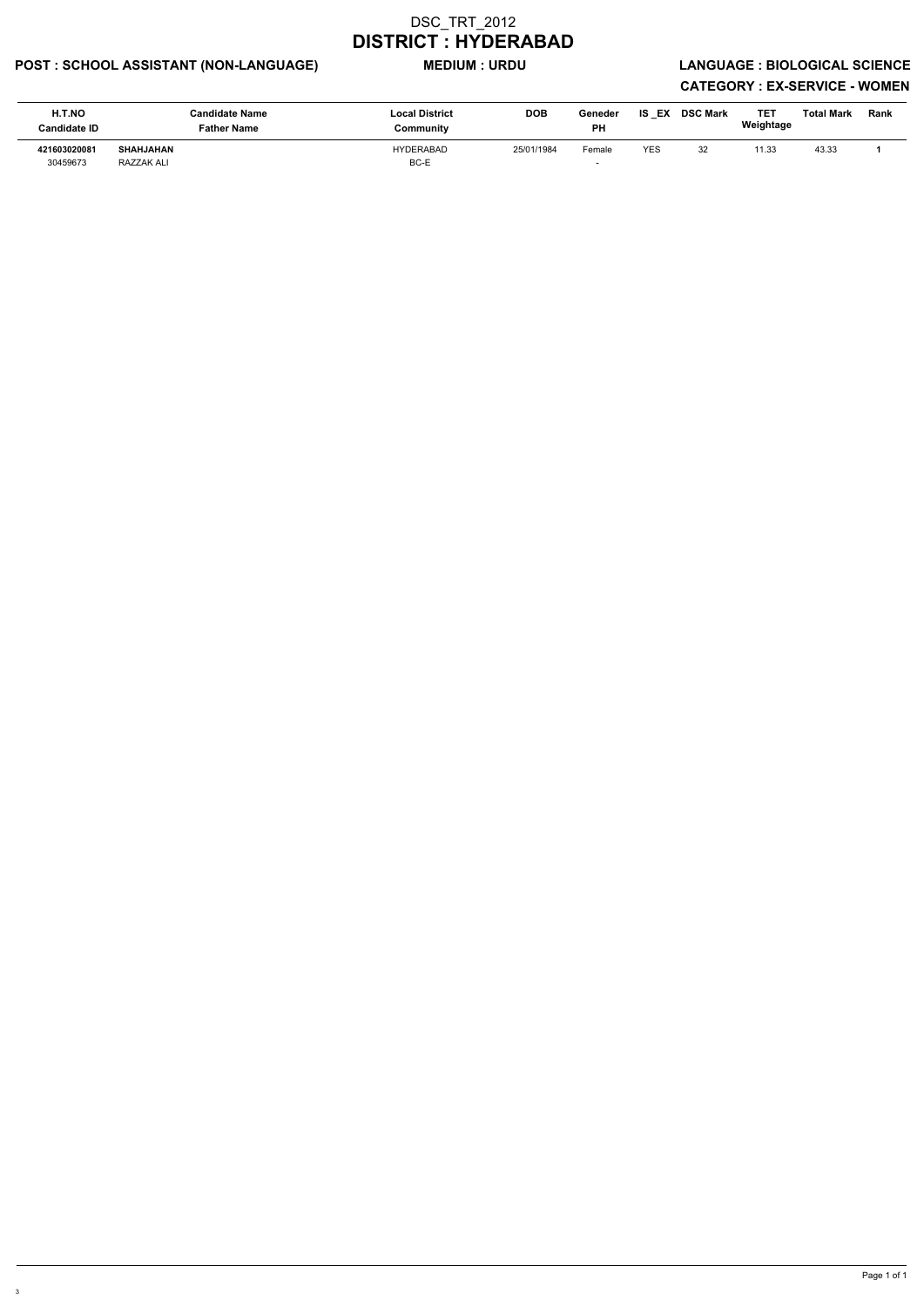### POST : SCHOOL ASSISTANT (NON-LANGUAGE) MEDIUM : ENGLISH LANGUAGE : MATHEMATICS

# CATEGORY : EX-SERVICE - WOMEN

| <b>H.T.NO</b><br><b>Candidate ID</b> | <b>Candidate Name</b><br><b>Father Name</b> | <b>Local District</b><br>Community | <b>DOB</b> | Geneder<br><b>PH</b> | EX<br>IS   | <b>DSC Mark</b> | TE.<br>Weightage | <b>Total Mark</b> | Rank |
|--------------------------------------|---------------------------------------------|------------------------------------|------------|----------------------|------------|-----------------|------------------|-------------------|------|
| 421601080421<br>30464513             | T SREE LAKSHMI SHYAMALA<br>T K MOHAN KUMAR  | HYDERABAD<br>OС                    | 29/01/1983 | Female<br>OH         | <b>YES</b> | 36              | 8.4              | 44.40             |      |

4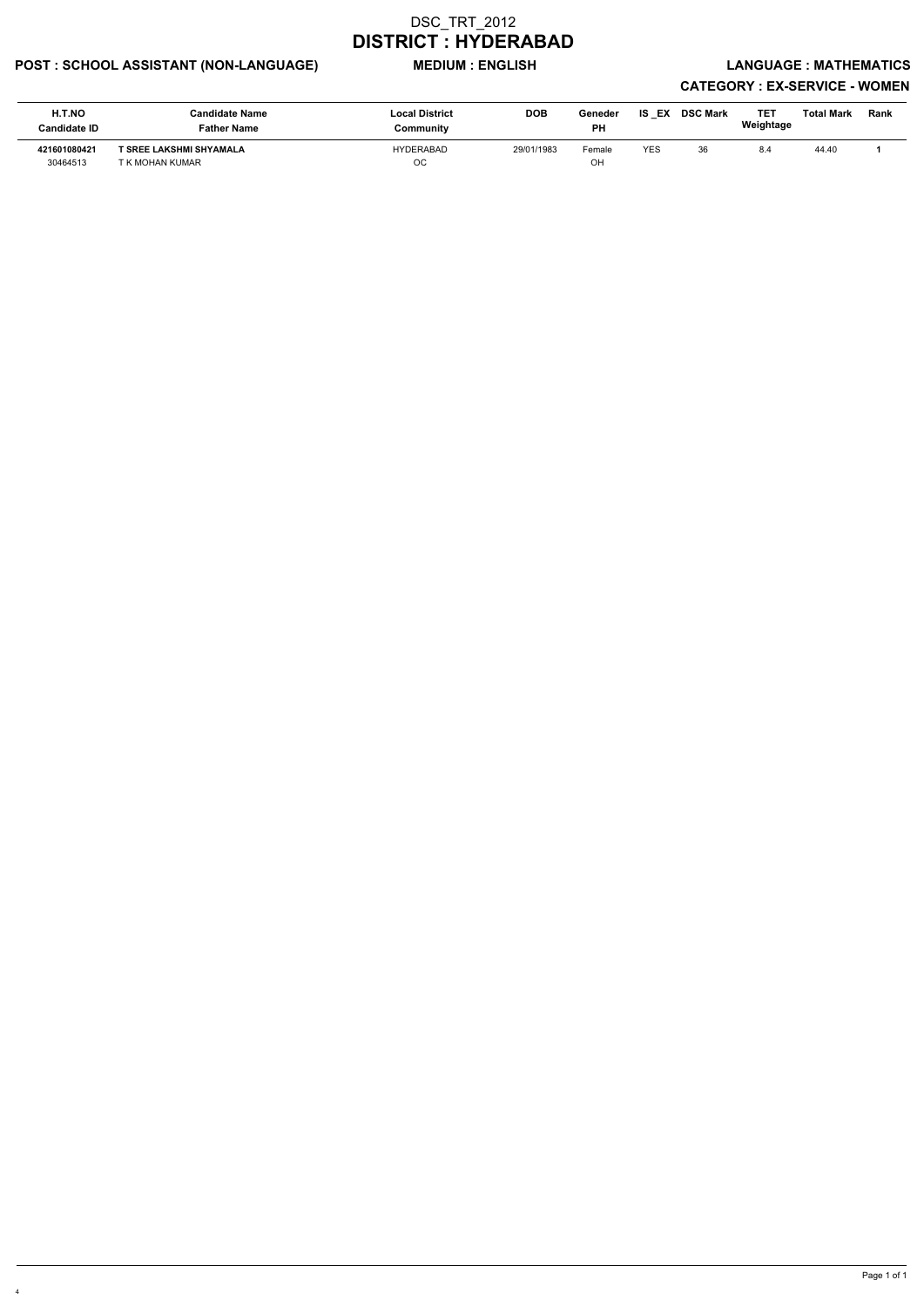### POST : SCHOOL ASSISTANT (NON-LANGUAGE) MEDIUM : TELUGU LANGUAGE : MATHEMATICS

| H.T.NO<br>Candidate ID   | <b>Candidate Name</b><br><b>Father Name</b> | <b>Local District</b><br>Community | <b>DOB</b> | Geneder<br>PH | IS<br>EX   | <b>DSC Mark</b> | TET<br>Weightage | Total Mark | Rank |
|--------------------------|---------------------------------------------|------------------------------------|------------|---------------|------------|-----------------|------------------|------------|------|
| 421601010305<br>30422919 | <b>K MALLESHWARI</b><br>SOMAIAH             | <b>HYDERABAD</b><br>SC             | 01/01/1985 | Female        | <b>YES</b> | 31              | 9.47             | 40.47      |      |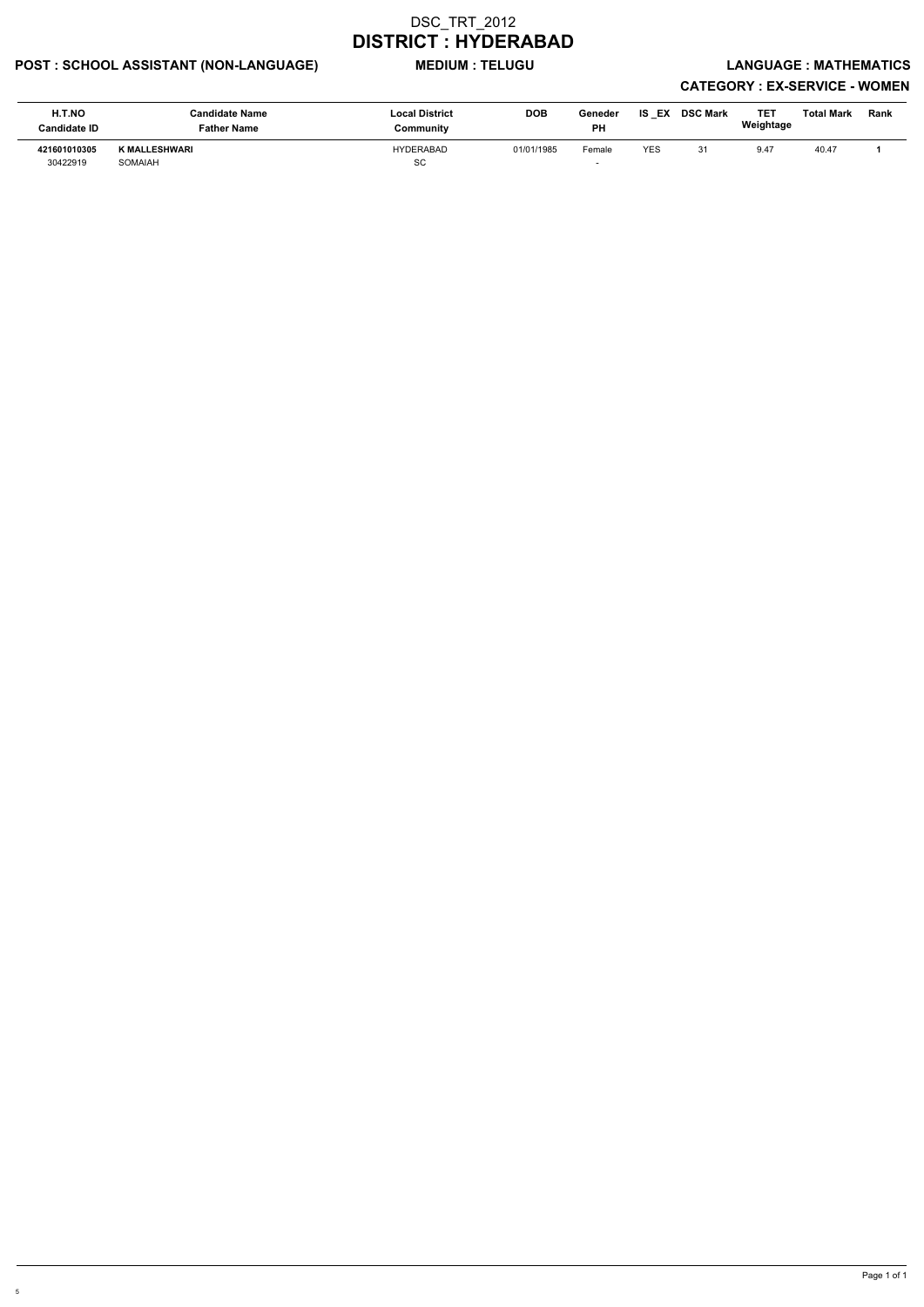### POST : SCHOOL ASSISTANT (NON-LANGUAGE) WEDIUM : ENGLISH LANGUAGE : SOCIAL STUDIES

| H.T.NO<br><b>Candidate ID</b> | <b>Candidate Name</b><br><b>Father Name</b> | <b>Local District</b><br>Community | <b>DOB</b> | Geneder<br><b>PH</b>               | <b>IS EX</b> | <b>DSC Mark</b> | <b>TET</b><br>Weightage | <b>Total Mark</b> | Rank           |
|-------------------------------|---------------------------------------------|------------------------------------|------------|------------------------------------|--------------|-----------------|-------------------------|-------------------|----------------|
| 421604080066<br>30151967      | <b>S SHARADA</b><br>S R RAMCHANDAR RAO      | <b>HYDERABAD</b><br>BC-D           | 08/01/1972 | Female<br>$\overline{\phantom{0}}$ | <b>YES</b>   | 42.5            | 13.07                   | 55.57             |                |
| 421604080940<br>30336327      | <b>VEENA</b><br>D N PRASAD                  | <b>HYDERABAD</b><br>BC-B           | 24/01/1985 | Female<br>$\overline{\phantom{a}}$ | <b>YES</b>   | 32.5            | 12.4                    | 44.90             | $\overline{2}$ |
| 421604080018<br>30057060      | <b>S SUSHEELA RANI</b><br>V SHANKER         | <b>HYDERABAD</b><br>SC             | 04/01/1969 | Female<br>$\overline{\phantom{a}}$ | <b>YES</b>   | 32.5            | 11.2                    | 43.70             | -3             |
| 421604080650<br>30446090      | K VIJAYA LAXMI<br>PENTAIAH K                | <b>HYDERABAD</b><br>BC-D           | 09/01/1980 | Female<br>$\overline{\phantom{0}}$ | <b>YES</b>   | 31.5            | 10.67                   | 42.17             | 4              |